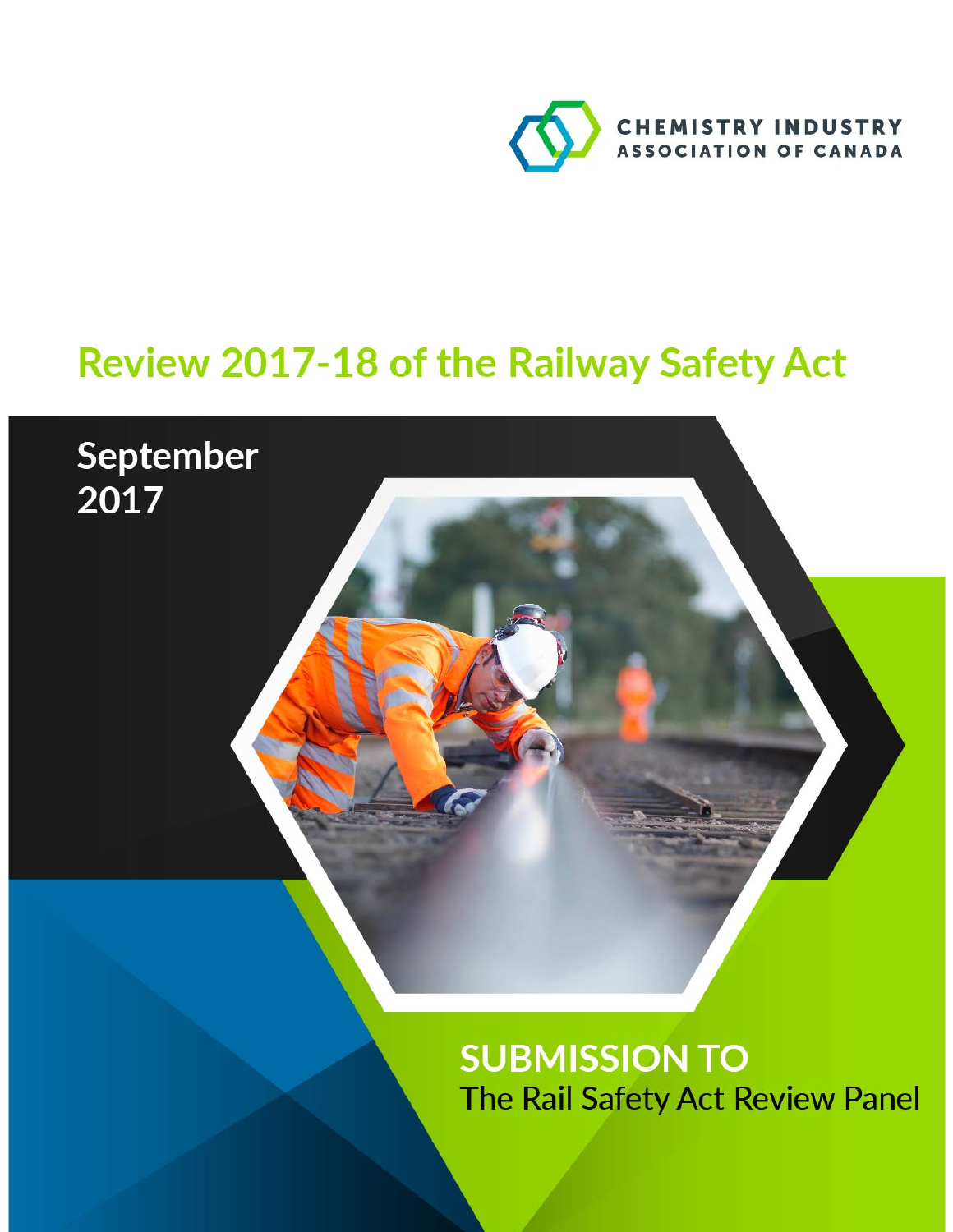

The Chemistry Industry Association of Canada (CIAC) is the voice of Canada's \$53 billion chemistry industry and represents more than 50 members and partners across the country.

Members of CIAC are signatories to Responsible Care® – the Association's U.N.-recognized sustainability initiative. Responsible Care inspires its members to take actions that improve the sustainability of their operations and reduces harm throughout the entire life cycle of their products.





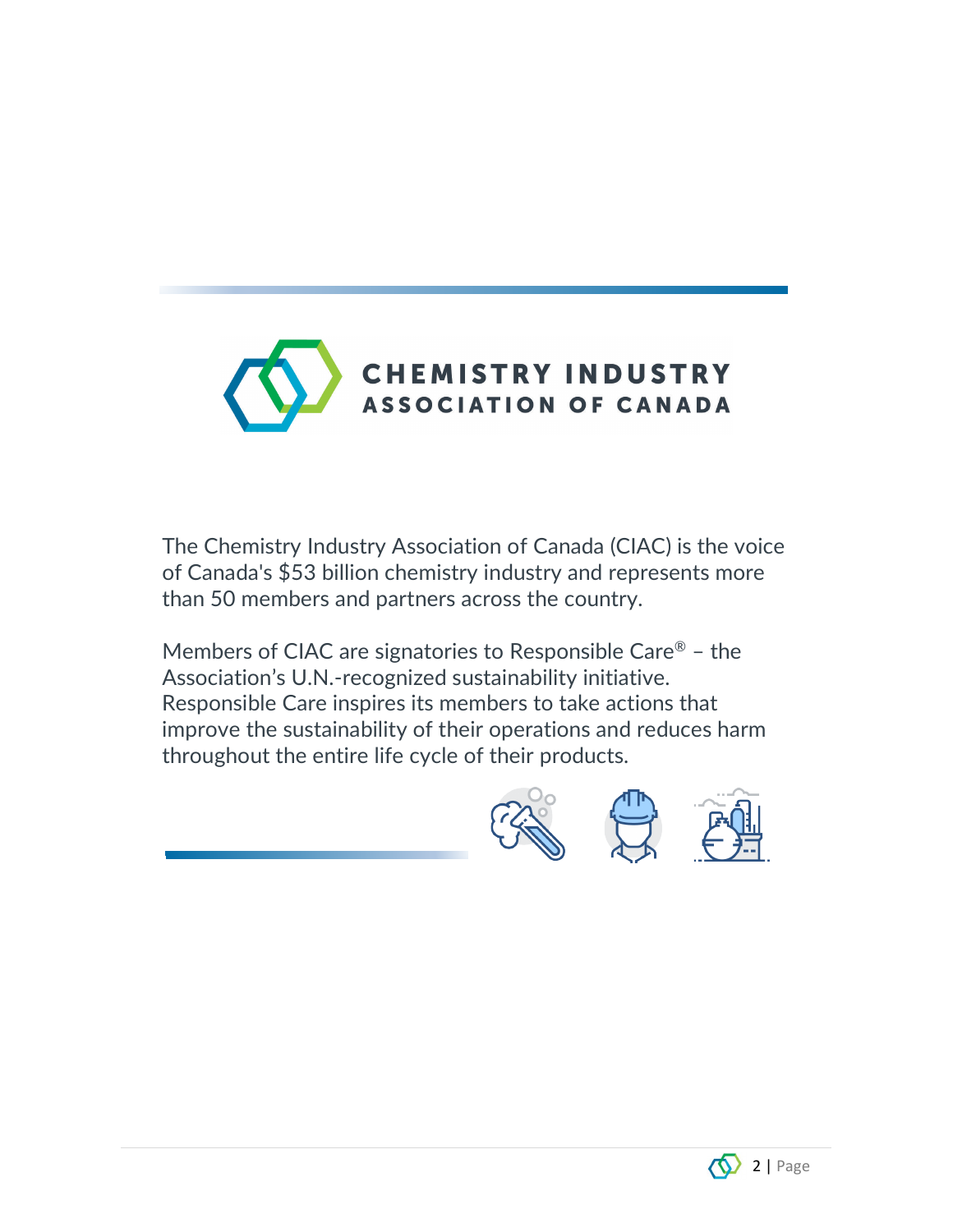# › **Introduction**

*The Chemistry Industry Association of Canada* (CIAC) applauds the *Railway Safety Act Review Panel's* recognition of interrelated elements of rail transportation and the wholistic approach being taken to incorporate expertise from the various stakeholders to advance safe rail transportation across the country. CIAC shares the view that there are many stakeholders with roles and responsibilities in ensuring and enhancing rail safety.

CIAC has a longstanding commitment to transportation safety and safety management systems. Through the Responsible Care® initiative our industry has over 35 years of experience with safety management systems and dedication to striving for continuous improvement. CIAC welcomes the opportunity to submit its comments on the *Railway Safety Act Review* and commends the important work of the Panel. Key areas the submission will cover include safety management systems, data transparency and availability, the importance of harmonization, engagement with communities, labour issues, technology and sustainability.

#### • **Our Industry**

Canada's chemistry industry is an important contributor to our nation's economy. It converts and adds value to raw resources such as natural gas, crude oil, minerals, and biomass, creating intermediate products that are used as inputs in other areas of the industry, and by almost all other manufacturing sectors. Shipments in 2016 were \$53 billion, making chemicals Canada's third largest manufacturing sector; exports were \$39 billion, second only to the automotive sector. The chemistry industry is our country's seventh largest manufacturing employer, directly responsible for 86,700 jobs and supports an additional 520,000 jobs in other sectors.

CIAC members produce goods that are essential to the quality of everyday life, and to the Canadian economy. This includes hundreds of dangerous goods that are shipped across Canada daily, two examples are: chlorine, used to purify drinking water for millions of Canadians; and, sulphuric acid, used to manufacture agricultural fertilizers, synthetic fibres, batteries and pharmaceuticals (including chemotherapy drugs). In addition, the chemistry sector is the single most important solutions provider to the climate challenge.

#### • **Rail is Critical to the Chemistry Sector and the Economy**

Canada's chemistry industry comprises only one per cent of the \$5.2 trillion global industry, and we must work hard to attract international investment. The chemistry sector depends on safe, effective, efficient, cost-competitive rail service. Canada's chemistry industry makes three-quarters of its annual shipments by rail. Chemicals account for 13.7 per cent of all Canadian rail traffic. For many chemicals, rail has proven to be the safest mode of transportation. Safety is a top priority for Canada's chemistry industry, both at plant sites and along transportation routes. During the past 25 years, CIAC members have invested hundreds of millions of dollars in transportation-related research and upgrades; and have set the gold standard for transportation safety through the TRANSCAER® (Transportation Community Awareness and Emergency Response) and TEAP® III (Transportation Emergency Assistance Program) initiatives.

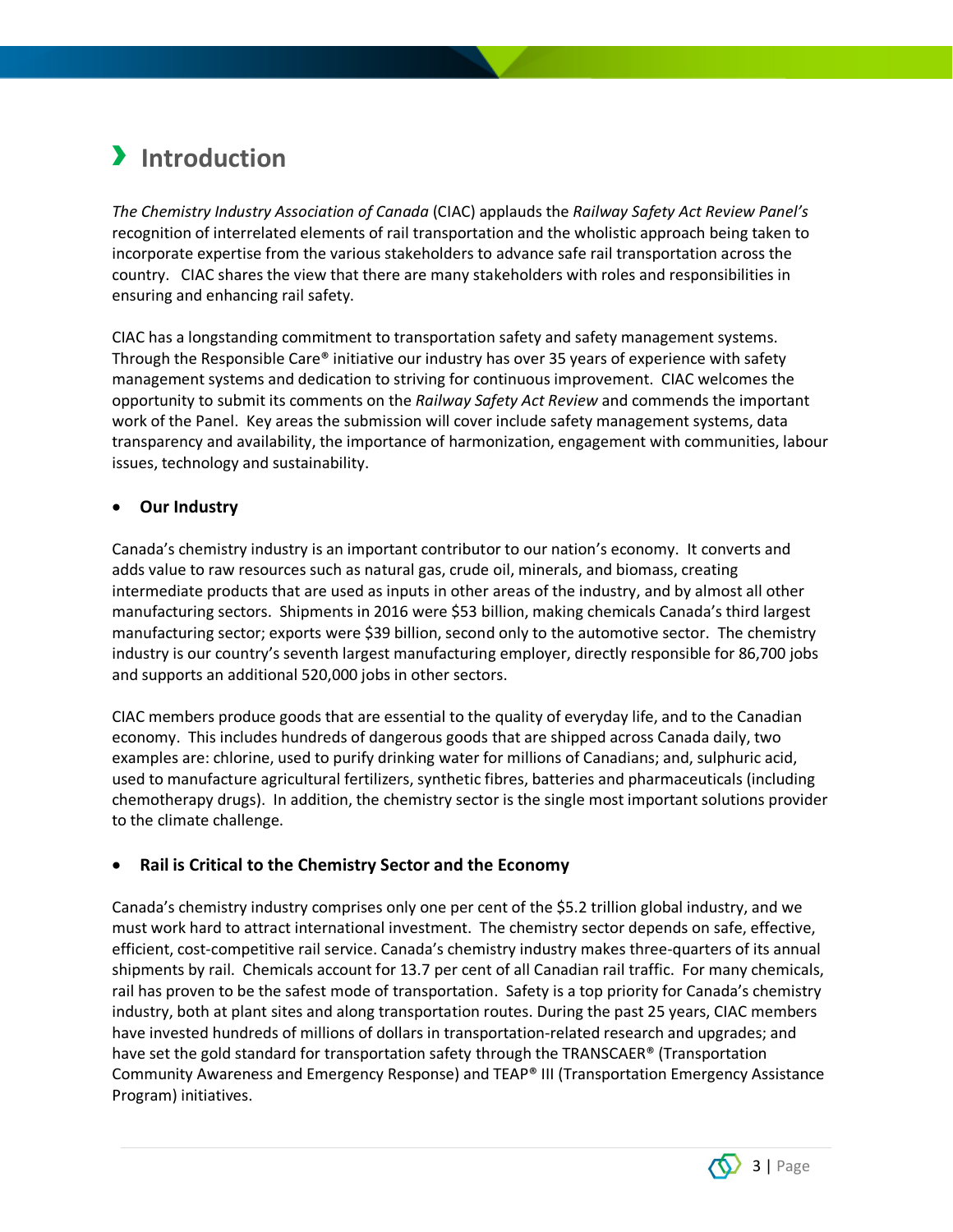Canada has a world-class transportation system; however, ongoing collaborative efforts amongst all stakeholders is important in striving for continuous improvement in the area of rail safety and security. In the remainder of this submission CIAC will offer comments directly linked to the questions outlined in the Panel's Consultation Guidance Document.

### **CIAC Comments on Key Questions Outlined by Railway Safety Act Review Panel**

### › **Overall Provisions of the Railway Safety Act Including Roles and Responsibilities**

As was noted in the guidance document, collaboration and shared responsibilities for railway safety are key characteristics of the Act. Additionally, the Act also allows for the development of both Ministermandated and railway-initiated rules for railway operations and maintenance. While various industries have their areas of expertise it is important the multiple stakeholders work collaboratively and transparently to enhance the overall system.

CIAC commends the Government's numerous and ongoing efforts to advance rail safety. CIAC sees Government playing a key role in establishing standards, promoting compliance, investing in safety improvements (infrastructure, awareness, culture building), partnering and supporting industry efforts such as TRANSCAER® and Operation Lifesaver, and recognizing and rewarding excellence. Additionally, CIAC encourages a risk-based approach to decision making and focus on key areas where significant improvements could be realized.

An area that CIAC would like to recognize that helps foster this collaboration and engagement is the *Advisory Council on Railway Safety*. While CIAC is not an active participant in this forum CIAC has a longstanding history of supporting the Minister's *General Policy Advisory Council on the Transportation of Dangerous Goods* and sees significant value in the process. This important forum is a key venue for collaboration and enhancing initiatives that promote and support the safe transportation of dangerous goods. Key to its success are ongoing and deliberate engagement and dialogue fostered in the system as well as the efforts to ensure an accurate representation of the various stakeholders with roles and responsibilities for the safe transportation of dangerous goods. This includes representatives from Transport Canada, municipalities, the provinces/territories, First Nations, other federal departments, labour, industry, etc…

### › **Adoption of Safety Management Systems and Safety Culture**

CIAC has long been a proponent of the critical role safety management systems play in managing risk. CIAC's Responsible Care initiative is our industry's commitment to sustainability, the betterment of society, the environment, and the economy. These commitments are verified on a three-year cycle and made publicly available.

While Responsible Care was started by chemical manufacturers it has successfully been implemented along the chemistry value chain, including the two Class 1 rail carriers in Canada. We believe increased

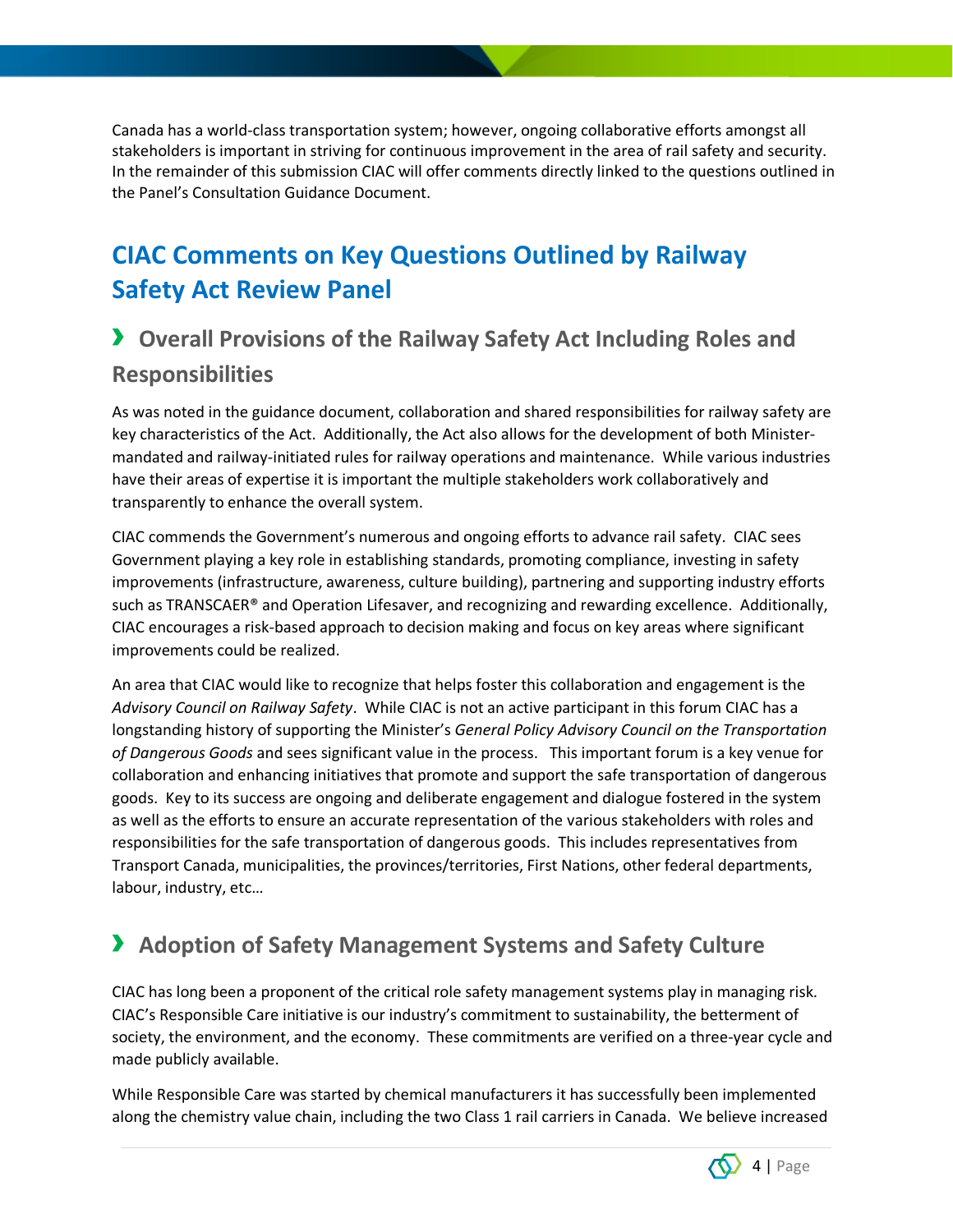participation in a proven industry initiative such as Responsible Care, or its equivalent, could help shortlines realize enhancements in safety management systems and safety culture.

In CIAC's experience for safety management systems to be effective and for a robust safety culture to be present a commitment from senior leadership and employees throughout to company is required. If only present at the executive or operational level its sustainability will be challenged.

Responsible Care, through its accountability and stewardship codes brings a level of transparency and engagement with the community and first responders that can offer an additional level of assurance that transport safety concerns have been addressed up front and that the proper safety contingencies are in place in the event of an incident.

Additionally, CIAC believes that while regulations and minimum acceptable performance are important excellence in safety management is driven by safety management systems and a culture of performance excellence and continuous improvement.

### ›**Quality and Use of Performance Data for Risk Management**

CIAC promotes a risked-based approach to decision making and believes that emphasis needs to be placed on areas where there are incidents such as at level crossings, trespassing, loadings/unloading etc…Furthermore, CIAC believes accurate and transparent information is key to supporting sound decision making and that this is an area that can be strengthened. CIAC is encouraged by the Government and Transport Canada*'s* commitment to put in place "a new data regime to support evidence-based decision-making by government and all stakeholders that is available to all who operate, oversee, analyze and use the transportation system." CIAC believes Transport Canada has correctly identified the key to achieving this by having more confidential carrier data submitted to the Canadian Transportation Agency and Transport Canada for policy and regulatory purposes and by making publicly available more data and metrics on performance, service, and rates. While there are aspects within the currently proposed *Bill C-49, Transportation Modernization Act* that move in the direction of increased transparency of information, there are also areas that are concerning particularly regarding the timeliness and availability of data.

### › **Ability to Respond to Industry Trends**

#### *1. Economic*

CIAC is working to promote the development of a robust chemistry sector in Canada. If able to win a fraction of the already announced 250\$ billion in projected investments in North America, it will remain key to have a rail network and system with the flexibility and capacity to support rapid growth.

CIAC members have been facing issues related to population growth and route planning for decades. Uncertainty in rail access and service challenge a company's competitiveness and sustainability in the local community and the input into the Canadian economy in general. In examining these issues, a longterm, transparent, engaged, dialogue amongst all the impacted stakeholders is required.

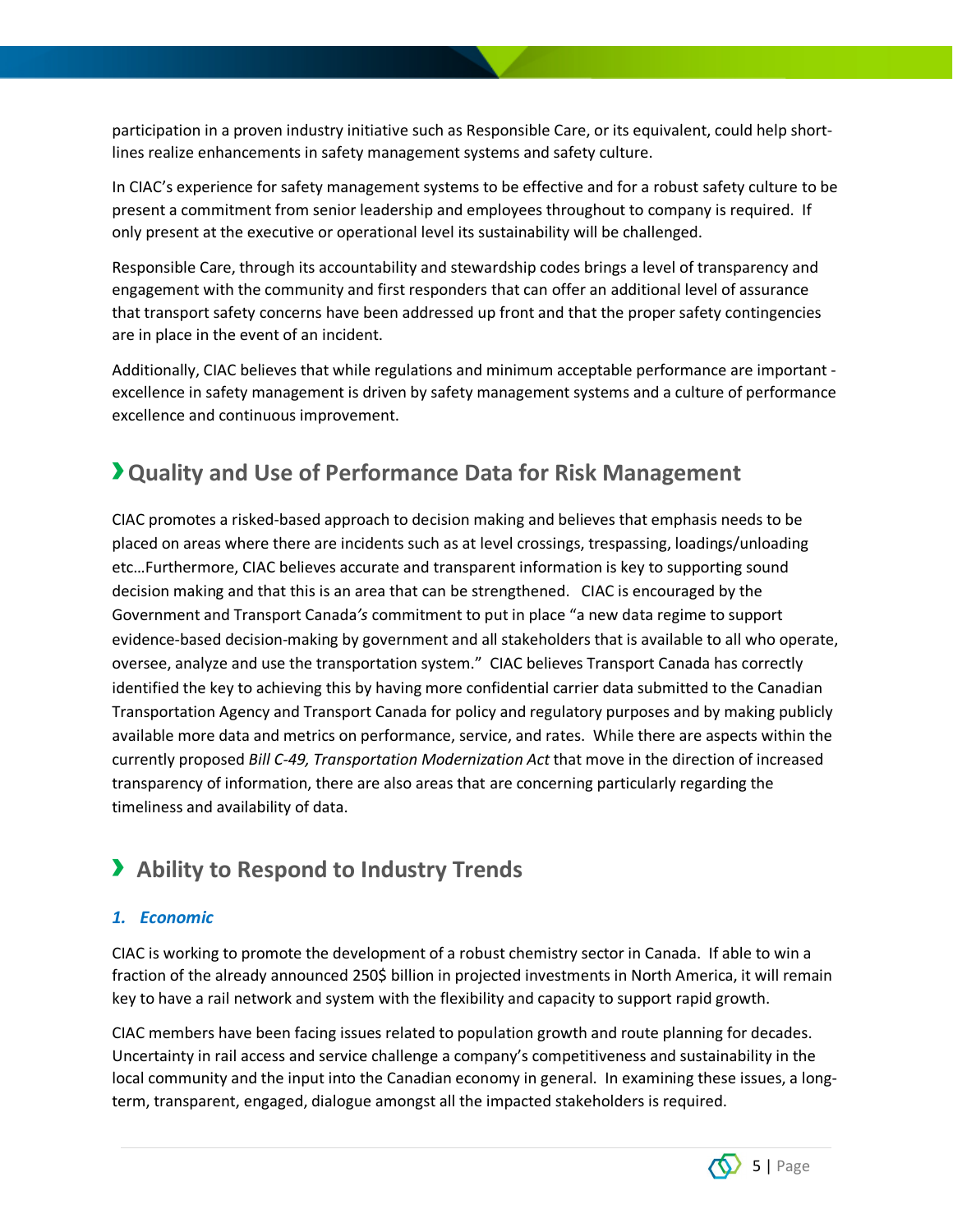#### *2. Infrastructure*

CIAC is supportive of programs that target funding for shared capital investments and capacity building for short-lines as they play an integral role in the Canadian network and help move many or our member's products to market. CIAC also promotes measures that will incentivize further investments. CIAC is a vocal proponent of incentives such as the accelerated capital cost allowance (ACCA), which bring immediate direct benefits to the local, provincial, and Canadian economy as capital is being invested and new construction jobs are being created with long term benefits.

#### *3. Technological*

CIAC believes technology has a key role to play in the advancement of rail safety in Canada and commends the Government's efforts to enhance in-cab video and data gathering. The chemistry sector is committed to being an innovative solutions provider and believes key consideration in investing in various technologies include costs and links to increased safety. Additionally, the Canadian context, landscape, and network realities must be considered in relation to various possible new technologies.

#### *4. Labour*

The Government has a role to play in determining industry standards and adopting best available practices and technologies. CIAC has seen a wide range of tools and practices adopted by the road transportation industry to address human factors such as fatigue management, monitoring, distraction avoidance, conformance, impairment, and encourages this for the rail sector as well.

Additionally, in a recent survey of CIAC members, 80 per cent were captive shippers – only receiving service from one railway. Labour disruptions that lead to shutdowns in operations pose a safety, security, and economic risk to companies. CIAC believes that for enhanced safety and security measures be taken to ensure that a complete network stoppage in service be avoided. In the United States rail is considered an essential service. CIAC encourages a similar discussion take place in Canada.

### › **Relationship Building and Coordination**

#### *1. Federal – Provincial Interface*

The importance of harmonization amongst federal and provincial jurisdictions is important for those operating industrial railways. It is important the expectations and regulations in this sphere are clear and that stakeholders are engaged in proposed changes to avoid duplication of efforts or unnecessary differences that do not enhance rail safety.

#### *2. Proximity/Railway – Municipality Interface*

CIAC has long advocated for stronger Government action on proximity guidelines, separation, and buffer zones. CIAC believes a risk-based approach in decision making is critical and that a wholistic view is required in addressing proximity issues. CIAC also stresses the importance of working to ensure Government's various priorities be balanced to avoid situations where a focus on urban or green transit work against rail safety initiatives.

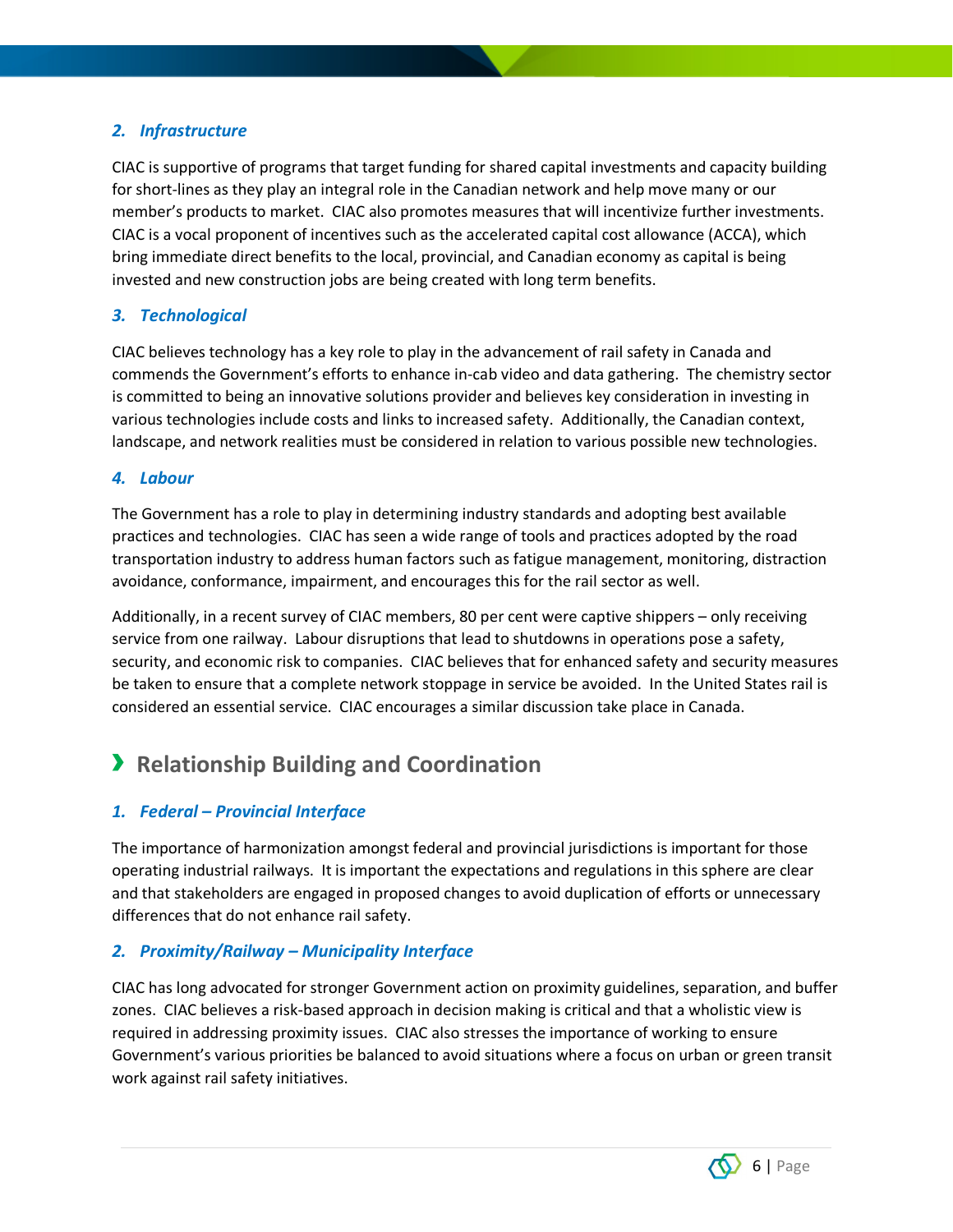Additionally, since 1985 CIAC has been committed to Responsible Care and TRANSCAER®. CIAC encourages a more formal partnership between Transport Canada and TRANSCAER® in reaching out to communities to help ensure they are knowledgeable about rail safety are aware of the transportation of dangerous goods, and prepared should there be an incident. In the United States, a granting program to support the work of TRANSCAER® by the *Federal Railroad Administration* is already in place.

#### *3. Canada and USA Coordination*

CIAC is very supportive of the work Transport Canada has been doing through both the TDG and *Rail Safety Working Group* with the *Canada-US Regulatory Cooperation Council*. In particular, we appreciate the important work that has been done on tank car standards and various other harmonization efforts.

#### *4. Promoting Railway Security*

CIAC is supportive of Transport Canada's *Surface and Intermodal Security Group's* work proposing new *TDG Security Regulations* that would align closely with U.S. requirements. Additionally, as there are numerous consultations and initiatives currently underway CIAC stresses the importance of communication amongst the various directorates within Transport Canada, and well as other federal and provincial government departments to strive to ensure there is not duplication, misalignment, or unnecessary burden on shippers and carriers as regulations are introduced or amended.

## › **Conclusion**

CIAC commends the Government's active work and continuous efforts to enhance rail safety. The industry views Government as playing a key role in establishing standards, promoting compliance, investing in safety improvements (infrastructure, awareness, culture building), partnering and supporting industry efforts, and recognizing and rewarding excellence. In working to enhance rail safety CIAC encourages a risk-based approach to decision-making and a focus on key areas where significant improvements could be realized. While regulations and minimum acceptable performance are important - excellence in safety management is driven by safety management systems and a culture of performance excellence and continuous improvement. CIAC appreciates the opportunity to engage with the Panel through this submission and various roundtables to be held across the country this fall.